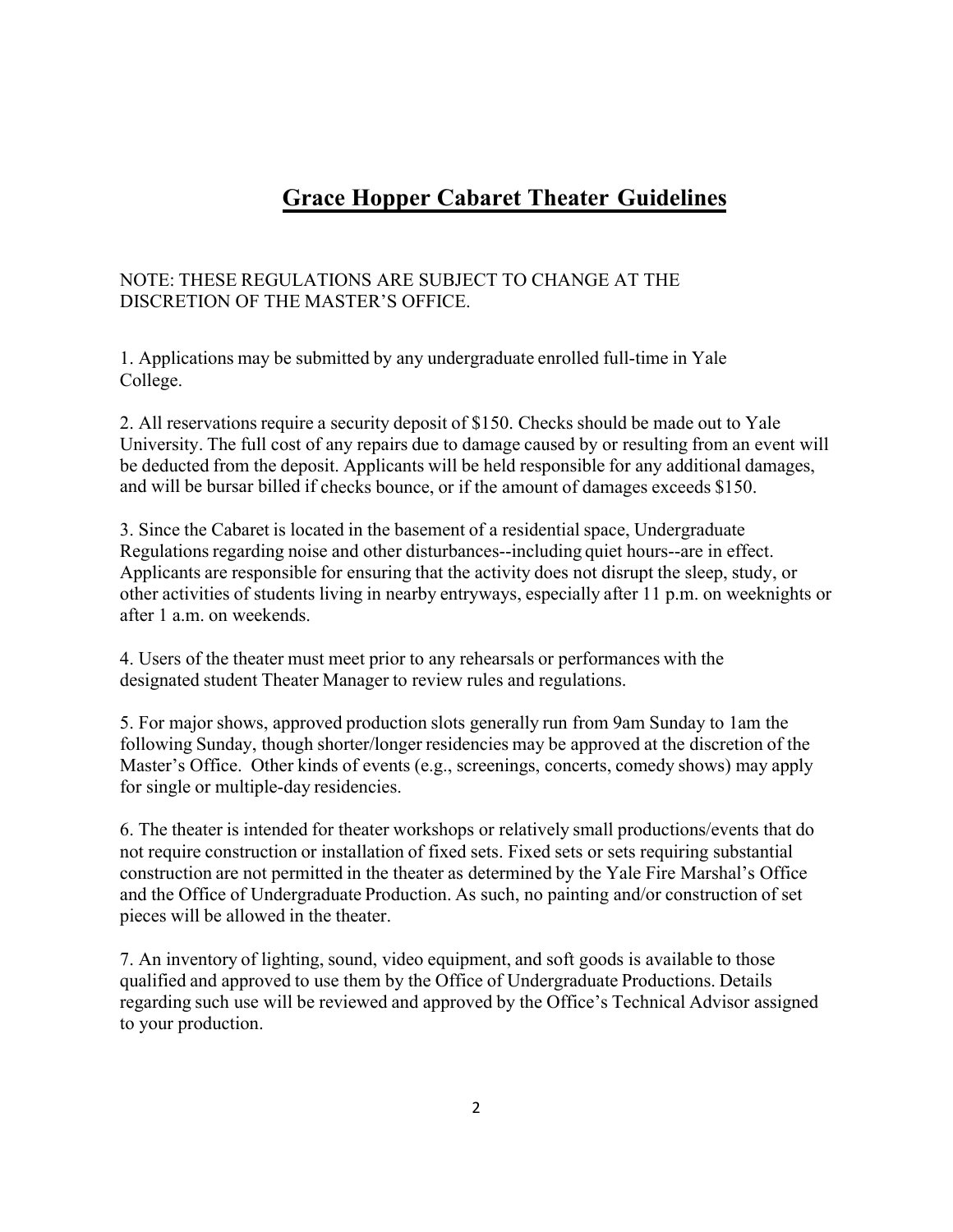8. The theater, control booth, dressing and storage rooms must never be left open or unattended.

9. No permanent alterations or attachments to the theater's facilities will be permitted. This includes painting and the use of fasteners (nails, screws, staples, etc.) on the walls and/or floor of the stage; weights may be used to secure temporary set pieces. Additionally, no tape, pushpins, nails, or fasteners of any type are allowed on the walls or floors of the auditorium, control booth, dressing rooms, storage area, or restrooms. Spike marks for dance or theater productions are permitted if made with colored spike tape (available for purchase at the Yale School of Drama and the Office of Undergraduate Productions). All other kinds of tape are strictly prohibited.

10. All ladder work requiring access to the Theater grid (for the hanging of lights, soft goods, set pieces, etc.) MUST be supervised by the Office of Undergraduate Productions personnel.

11. Absolutely no smoking, candles, or open flame are allowed at any time. Exit signs may never be dimmed, turned off, covered, or altered in any way.

12. Fire and safety inspections are absolutely required for ALL EVENTS and will be coordinated through the Office of Undergraduate Productions.

13. The Grace Hopper Cabaret has a flexible capacity up to a maximum of 74, dependent upon approved seating configuration, including fixed seats and handicap spaces. No standees are allowed. This capacity may not be exceeded. Failure to adhere to this restriction may result in interruption of your performance and/or event cancellation.

14. Applicants are responsible for ensuring that the Theater and all adjacent areas (including stairwells and entryways) are cleared following all rehearsals and performances. Failure to do so will result in charges to cover full cleaning costs.

15. Students agree to abide by all regulations as listed on the website of the Office of Undergraduate Productions [\(http://www.yale.edu/oup\), th](http://www.yale.edu/oup))e Yale University Undergraduate Theater Guidelines, Yale College Undergraduate Regulations, and all Yale Fire Marshal directives determined during the review and inspection process. All Yale College Undergraduate Regulations apply; violations may be referred to the Yale College Executive Committee.

16. The Theater is styled as a cabaret and all furniture shall remain in the main auditorium. If necessary, the tables may be moved against the walls, but no furniture is to be moved to the hallways, lobby area, or greenroom dressing areas.

17. All outside (non-Yale) performers must provide an insurance certificate as outlined by the Office of Risk Management (www.yale.edu/riskmanagement).